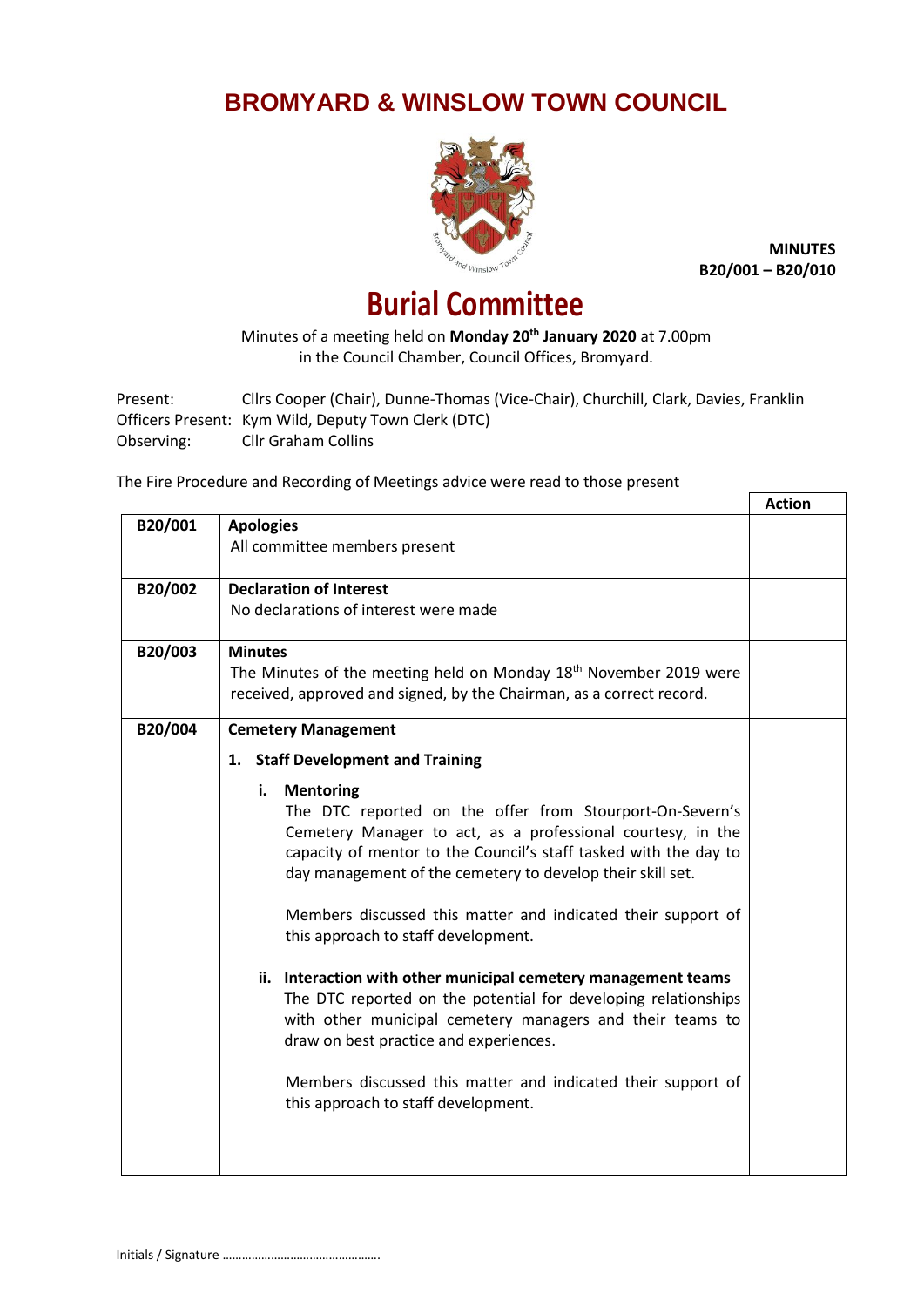|                      |                                                                                                                                                                                                                                                                                                                                                                                                                                                                                                                | <b>Action</b>                                                         |
|----------------------|----------------------------------------------------------------------------------------------------------------------------------------------------------------------------------------------------------------------------------------------------------------------------------------------------------------------------------------------------------------------------------------------------------------------------------------------------------------------------------------------------------------|-----------------------------------------------------------------------|
| B20/004<br>(continue | iii. Training Opportunities<br><b>ICCM Training Event</b><br>a.                                                                                                                                                                                                                                                                                                                                                                                                                                                |                                                                       |
| d)                   | On behalf of the Clerk, the DTC bought to the Committee's<br>attention the Institute of Cemetery and Crematorium<br>Management (ICCM) and Worcestershire County Association<br>of Local Councils (Worc CALC) devised training day for new<br>cemetery managers which is to be run in February 2020.                                                                                                                                                                                                            |                                                                       |
|                      | The Clerk has advised that this matter will be taken before<br>the Staffing Committee meeting (22/02/2020) to request that<br>two members of staff attend this event, funded from the<br>central training budget.                                                                                                                                                                                                                                                                                              |                                                                       |
|                      | The Committee discussed this matter and the Chair directed<br>the DTC to inform the Clerk that the training of staff,<br>particularly via this event, was a matter which received the<br>full support of the Burial Committee. Committee members<br>who serve on both the Burial and Staffing committees would<br>carry the support of members into the Staffing Committee<br>meeting.                                                                                                                         | <b>DEPUTY</b><br><b>TOWN</b><br><b>CLERK</b>                          |
|                      | b. Digital Mapping (Pear Tree Software)<br>The on-site training event for the existing software will be<br>£500 for up to six attendees. IT WAS RESOLVED that this<br>training event be arranged with officers forming the primary<br>pool of trainees.                                                                                                                                                                                                                                                        | <b>DEPUTY</b><br><b>TOWN</b><br><b>CLERK</b>                          |
|                      | Rialtas<br>Solutions<br>Cemetery<br>Memorial<br><b>Business</b><br>$\mathsf{C}$ .<br>and<br>Management Software Suite.                                                                                                                                                                                                                                                                                                                                                                                         |                                                                       |
|                      | The DTC advised Committee members that the roll out of this<br>previously authorised purchase had been put on hold in light<br>of the Council's investigation into managed IT services.                                                                                                                                                                                                                                                                                                                        |                                                                       |
|                      | 2. Ground Penetrating Radar Survey (B19/56)<br>The DTC updated Committee members with the outcome of<br>conversations with Rowland<br>Brothers Exhumation<br><b>Services</b><br>representatives.                                                                                                                                                                                                                                                                                                               |                                                                       |
|                      | The Chair directed members to consider their questions in relation to<br>the report and to send them to the DTC for compiling. The DTC<br>would then make arrangements for the compiled list of questions to<br>be available to members at 1.30pm on 10 <sup>th</sup> February 2020 in the<br>Council Chamber. The final list would be produced and sent to<br>Rowland Brothers Exhumation Services along with the confirmed<br>invite to attend the meeting scheduled for Monday March 16 <sup>th</sup> 2020. | <b>Members</b><br>and<br><b>Deputy</b><br><b>Town</b><br><b>Clerk</b> |
|                      | 3. Health and Safety (B19/55)<br><b>Bollard Placement</b><br>i.<br>Following recent damage to a memorial and the clear vehicular<br>damage to the grassed areas in the upper part of the cemetery, the<br>siting of a droppable bollard which purpose would be to restrict<br>unauthorised vehicular access was discussed.                                                                                                                                                                                     |                                                                       |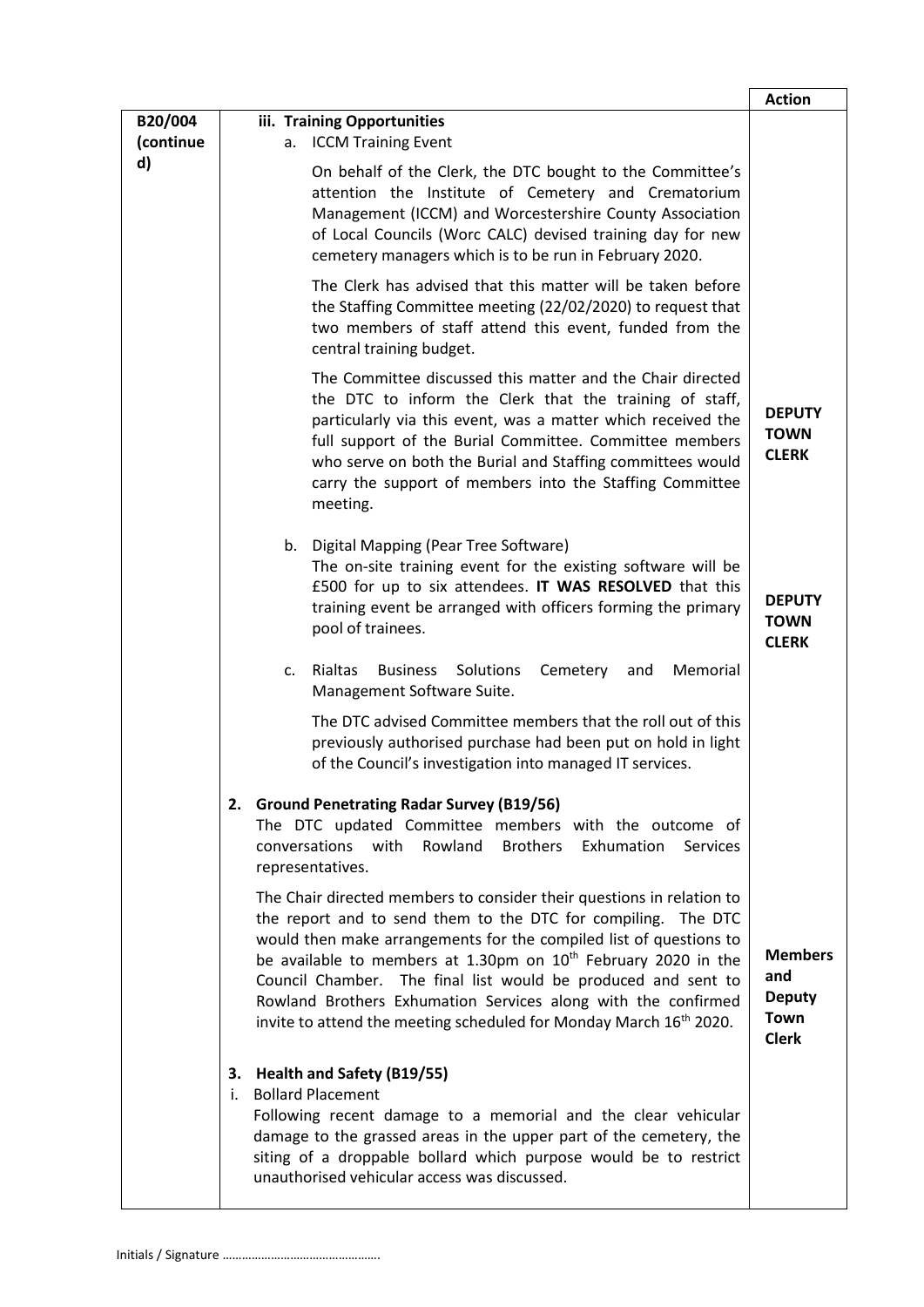|                            |                                                                                                                                                                                                                                                                                                                               | <b>Action</b>                |
|----------------------------|-------------------------------------------------------------------------------------------------------------------------------------------------------------------------------------------------------------------------------------------------------------------------------------------------------------------------------|------------------------------|
| B20/004<br>(continue<br>d) | The DTC was instructed to obtain costings for purchase and<br>installation of such item and for signage identifying the contact point<br>for individuals with restricted mobility who wished to make<br>arrangements to gain vehicular access to the upper section of the<br>cemetery.                                        |                              |
|                            | ii. Risk Assessment at the top end of the cemetery<br>This item remains with the DTC to activate.                                                                                                                                                                                                                             | <b>DEPUTY</b><br><b>TOWN</b> |
|                            | iii. Winter Weather Planning (Hearses and other vehicles).<br>The DTC confirmed that main service users had been advised of the<br>location of the cemetery grit bin and also the need to spread the<br>grit/salt themselves.                                                                                                 | <b>CLERK</b>                 |
|                            | iv. Grave Digging Practices<br>This matter was deferred until after the Staffing Committee meeting<br>regarding staff training.                                                                                                                                                                                               |                              |
|                            | v. Spoil Management<br>This matter was discussed. The DTC was asked to be observant of<br>correct practices regarding spoil management and to be aware of<br>same when drafting the Rules and Regulations.                                                                                                                    |                              |
|                            | 4. Terms of Reference (B19/53) and Rules and Regulations (B19/54)<br>The DTC advised members that work on this had started. Members<br>commented that both items would need to be placed before the<br>Committee to ensure that the Terms of Reference review, normally<br>conducted annually in May/June could be delivered. |                              |
| B20/005                    | <b>Forward Planning</b>                                                                                                                                                                                                                                                                                                       |                              |
|                            | <b>Space Management</b><br>i. Creation of new space, tree management.<br>Quotation for works was expected. Concern was expressed that plots<br>acquired in this manner would need to be carefully managed to<br>ensure that the soil had settled prior to excavation for interment.                                           |                              |
|                            | ii. Creation of new space, footpath narrowing.<br>These proposals were revisited. It was observed that wheelchair<br>access to the planned Garden of Peace should not be compromised.                                                                                                                                         |                              |
|                            | iii. Creation of new space, tree management.<br>Grinding out the tree stump. Concern was expressed that plots<br>acquired in this manner would need to be carefully managed to<br>ensure that the soil had settled prior to excavation for interment.                                                                         |                              |
|                            | iv. Creation of new space, footpath narrowing.<br>These proposals were revisited. It was observed that wheelchair<br>access to the planned Garden of Peace should not be compromised.                                                                                                                                         |                              |